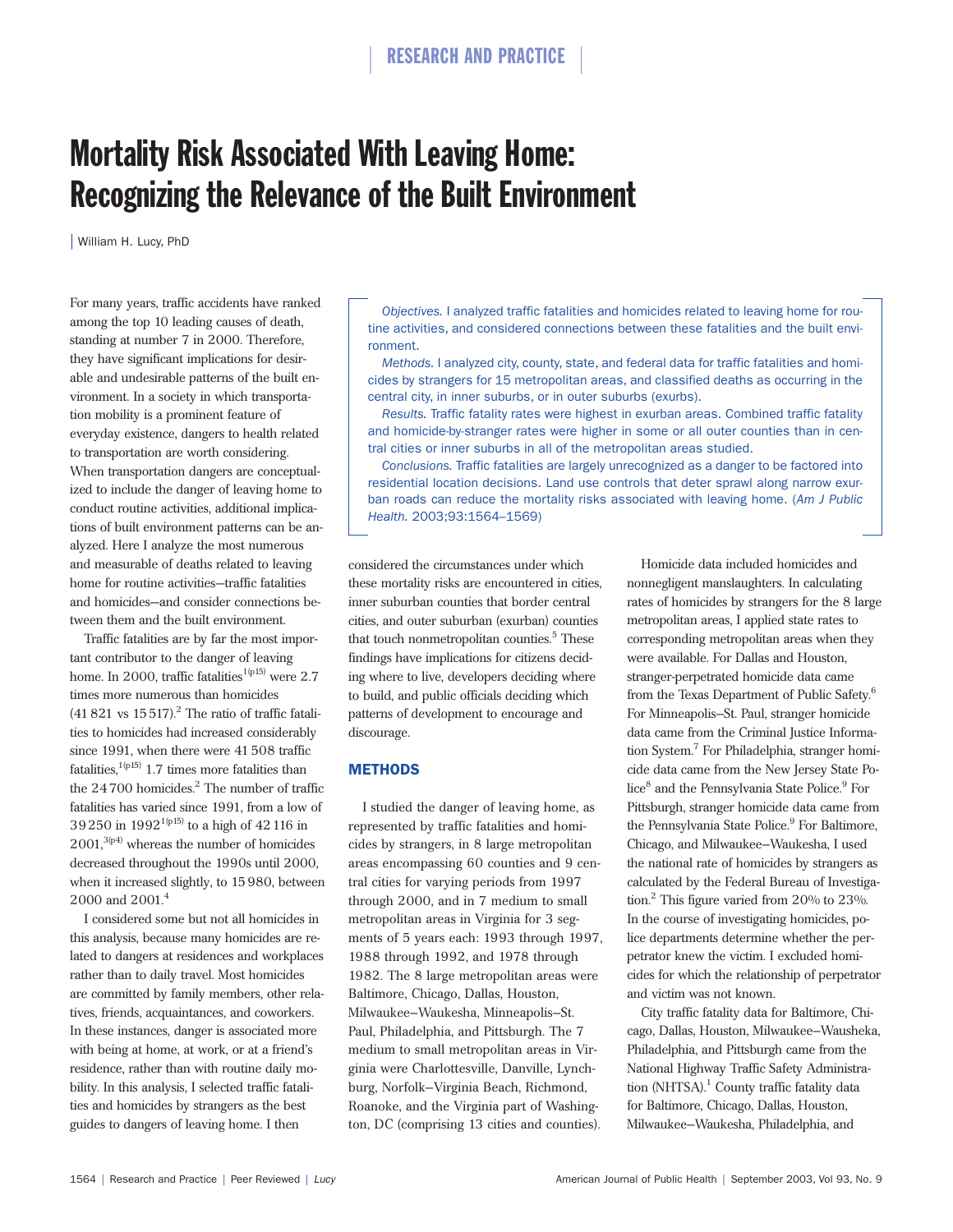Pittsburgh came from the Fatality Analysis Reporting System (FARS) Web site.<sup>10</sup> Wisconsin county traffic fatality data also came from the Wisconsin Department of Transportation Office of Transportation Safety.<sup>11</sup> City and county traffic fatality data for Minneapolis–St. Paul came from the Minnesota Department of Public Safety Office of Traffic Safety.<sup>12</sup> I used population data from the  $2000$  census<sup>13</sup> and acreage data from the 1990 and 2000 censuses for the larger metropolitan areas. $^{13,14}$ 

For each city and county I calculated the rate of traffic fatalities and the rate of homicides by strangers per 10000 residents and added them to arrive at a combined fatality rate. For the Virginia cities and counties, these were 5-year averages. For the 8 large metropolitan areas, they were 2- to 4-year averages, depending on data availability.

### RESULTS

My findings were consistent in 3 spatial dimensions. First, counties with low residential density always had the most traffic fatalities and homicides by strangers in each metropolitan area and each time period and thus were more dangerous than their corresponding central cities. Second, 1 or more suburban counties contiguous to the central city were the least dangerous in each large metropolitan area. Third, in small metropolitan areas in Virginia (Charlottesville, Danville, Lynchburg, Roanoke), the county adjacent to the central city, which contains inner, middle, and outer suburbs, was more dangerous in each instance than the central city itself.

The relationship between low population density and danger becomes evident when all 49 metropolitan counties and cities in the state of Virginia are displayed (Table 1). For the 14 jurisdictions with the highest combined rates of traffic fatalities<sup>15</sup> and homicides by strangers,<sup>16</sup> the highest population density was 0.2 person per acre (143 persons or less per square mile). For the next 10 highest combined rates, only Washington, DC, and Petersburg had population densities higher than 0.6 person per acre (402 persons or less per square mile). Conversely, of the 15 safest cities and counties, only Lynchburg had a population density of less than 2.1 persons per acre. The jurisdiction with the highest population

# **TABLE 1—Danger Ranking Based on Combined Fatality Rates<sup>a</sup> and Population Density<sup>b</sup> in 7 Metropolitan Areas in Virginia, 1988–1997**

| <b>From Most</b><br>to Least<br>Dangerous <sup>c</sup> | Counties<br>and Cities | Combined<br><b>Fatality Rate</b><br>$(1988 - 1997)$ | Population<br>Density<br>(1990) |
|--------------------------------------------------------|------------------------|-----------------------------------------------------|---------------------------------|
| $\mathbf{1}$                                           | <b>Charles City</b>    | 11.5                                                | 0.1                             |
| $\overline{2}$                                         | New Kent               | 9.9                                                 | 0.1                             |
| 3                                                      | Dinwiddie              | 8.1                                                 | 0.1                             |
| 4                                                      | Prince George          | 7.8                                                 | 0.2                             |
| 5                                                      | Botetourt              | 6.7                                                 | 0.1                             |
| 5                                                      | Fauguier               | 6.7                                                 | 0.1                             |
| 7                                                      | Goochland              | 6.4                                                 | 0.1                             |
| 7                                                      | Greene                 | 6.4                                                 | 0.1                             |
| 9                                                      | Pittsylvania           | 6.3                                                 | 0.1                             |
| 10                                                     | Clarke                 | 6.0                                                 | 0.1                             |
| 11                                                     | Suffolk                | 5.7                                                 | 0.2                             |
| 12                                                     | Frederick              | 5.3                                                 | 0.2                             |
| 13                                                     | Fluvanna               | 5.2                                                 | 0.1                             |
| 14                                                     | Spotsylvania           | 4.9                                                 | 0.2                             |
| 15                                                     | Powhatan               | 4.6                                                 | 0.1                             |
| 16                                                     | Hanover                | 4.5                                                 | 0.2                             |
| 16                                                     | Albemarle              | 4.5                                                 | 0.1                             |
| 18                                                     | Washington, DC         | 4.3                                                 | 13.5                            |
| 19                                                     | Amherst                | 4.1                                                 | 0.1                             |
| 20                                                     | Petersburg             | 4.0                                                 | 2.6                             |
| 21                                                     | Richmond               | 3.7                                                 | 5.7                             |
| 21                                                     | York                   | 3.7                                                 | 0.6                             |
| 23                                                     | <b>Stafford</b>        | 3.6                                                 | 0.1                             |
| 24                                                     | Campbell               | 3.3                                                 | 0.1                             |
| 25                                                     | Danville               | 2.8                                                 | 1.9                             |
| 25                                                     | Norfolk                | 2.8                                                 | 7.6                             |
| 27                                                     | Gloucester             | 2.7                                                 | 0.2                             |
| 27                                                     | Loudoun                | 2.7                                                 | 0.3                             |
| 27                                                     | James City             | 2.7                                                 | 0.4                             |
| 30                                                     | Prince William         | 2.5                                                 | 1.0                             |
| 31                                                     | Chesapeake             | 2.3                                                 | 0.7                             |
| 32                                                     | Portsmouth             | $2.2\,$                                             | 4.9                             |
| 32                                                     | Lynchburg              | 2.2                                                 | 2.1                             |
| 34                                                     | Roanoke (county)       | 2.1                                                 | 0.5                             |
| 34                                                     | <b>Newport News</b>    | 2.1                                                 | 3.9                             |
| 36                                                     | Henrico                | 2.0                                                 | 1.4                             |
| 36                                                     | Chesterfield           | 2.0                                                 | 0.8                             |
| 38                                                     | Roanoke (city)         | 1.9                                                 | 3.5                             |
| 39                                                     | Hampton                | 1.5                                                 | 4.0                             |
| 39                                                     | Virginia Beach         | 1.5                                                 | 2.5                             |
| 39                                                     | Fairfax (county)       | 1.5                                                 | 3.2                             |
| 42                                                     | Charlottesville        | 1.3                                                 | 6.1                             |

| <b>TABLE 1-Continued</b> |                         |     |      |  |  |  |
|--------------------------|-------------------------|-----|------|--|--|--|
| 42                       | Hopewell                | 1.3 | 3.5  |  |  |  |
| 44                       | Arlington               | 1.2 | 10.3 |  |  |  |
| 45                       | <b>Falls Church</b>     | 1.0 | 7.5  |  |  |  |
| 45                       | <b>Colonial Heights</b> | 1.0 | 3.3  |  |  |  |
| 45                       | Manassas                | 1.0 | 4.4  |  |  |  |
| 45                       | Alexandria              | 1.0 | 11.4 |  |  |  |
| 49                       | Fairfax (city)          | 0.7 | 4.9  |  |  |  |
| 50                       | Manassas Park           | 0.0 | 5.8  |  |  |  |

<sup>a</sup>Combined traffic fatality and stranger homicide rates, per 10 000 residents. *b* Persons per acre. <sup>c</sup>Where ties occurred, the same number is applied to all counties and cities sharing that ranking.

density, Alexandria, with 11.4 persons per acre, was the second safest jurisdiction in Virginia. For 27 counties with population densities from 0.1 to 0.9 person per acre, the mean rate of traffic fatalities and homicides by strangers was 5.2 per 10000 residents (median= 4.9). For the 23 cities and counties with population densities of 1.0 to 11.4 persons per acre, the mean was 1.9 (median=1.5).

Table 2 indicates that similar findings by studies of traffic fatalities and homicides by strangers in 60 counties and 9 cities in 8 metropolitan areas. The 15 most dangerous jurisdictions were exurban counties bordering nonmetropolitan counties with population densities of 0.1 to 0.4 person per acre. The city of Dallas, the 16th most dangerous jurisdiction, tied Houston as the lowest-density central city, with 5.7 persons per acre. In these 8 metropolitan areas, inner suburbs bordering the central city consistently had the fewest traffic fatalities and homicides by strangers. One or more exurban counties consistently had the most, with exurban areas being particularly dangerous compared with inner areas in the Dallas, Houston, Minneapolis–St. Paul, and Pittsburgh metropolitan areas. In the 39 counties with population densities of from 0.1 to 0.9 person per acre, the mean rate of traffic fatalities and homicides by strangers was 1.9 (median=1.6), whereas for the 30 cities and counties with densities of from 1.0 to 19.9 persons per acre, the mean combined fatality rate was 1.3 (median=1.0).

In each metropolitan area, some suburban and exurban counties had higher combined traffic fatality and stranger homicide rates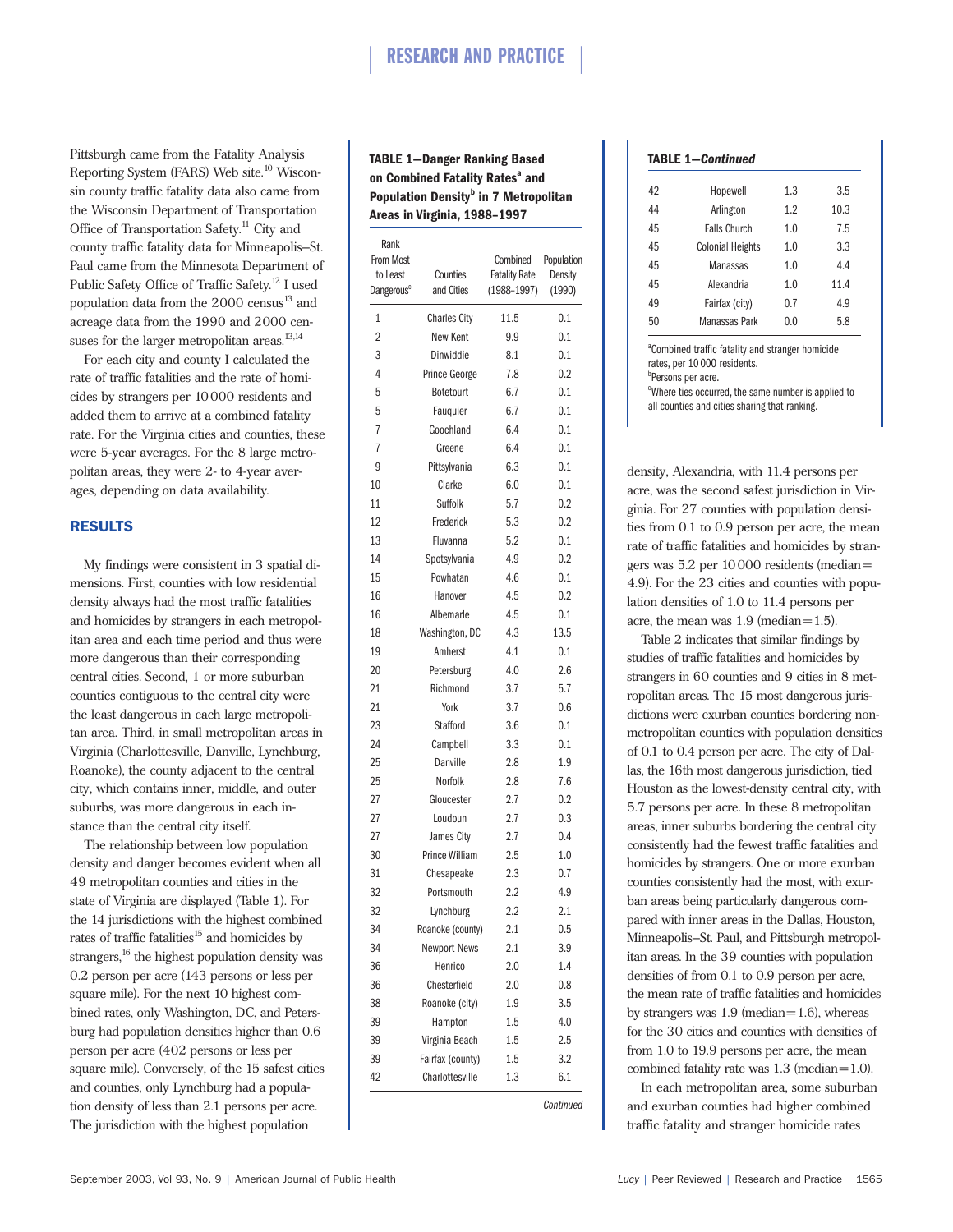# **TABLE 2—Traffic Fatality and Homicide Rates in 8 US Metropolitan Areas**

| Metropolitan Area                             | Population | Persons<br>per Acre | Traffic<br>Fatalities <sup>a</sup> | Total<br>Homicides <sup>a</sup> | Homicides by<br>Strangers <sup>a</sup> | <b>Traffic Fatalities</b><br>and<br>Total Homicides <sup>a</sup> | <b>Traffic Fatalities</b><br>and Homicides<br>by Strangers <sup>a</sup> |
|-----------------------------------------------|------------|---------------------|------------------------------------|---------------------------------|----------------------------------------|------------------------------------------------------------------|-------------------------------------------------------------------------|
|                                               |            |                     |                                    |                                 |                                        |                                                                  |                                                                         |
| Baltimore PMSA (average 1997-1999)            | 2552994    | $\cdots$            | $\cdots$                           | .                               | $\cdots$                               | $\cdots$                                                         | .                                                                       |
| Queen Anne's County                           | 40563      | 0.2                 | 2.5                                | 0.2                             | 0.1                                    | 2.8                                                              | 2.6                                                                     |
| <b>Carroll County</b>                         | 150897     | 0.5                 | 1.4                                | 0.2                             | 0.0                                    | 1.6                                                              | 1.5                                                                     |
| <b>Harford County</b>                         | 218590     | 0.8                 | 1.2                                | 0.3                             | 0.1                                    | 1.5                                                              | 1.2                                                                     |
| <b>Howard County</b>                          | 247842     | 1.5                 | 1.1                                | 0.2                             | 0.0                                    | 1.2                                                              | 1.1                                                                     |
| Anne Arundel County                           | 489 656    | 1.8                 | 1.1                                | 0.2                             | 0.0                                    | 1.3                                                              | 1.1                                                                     |
| <b>Baltimore County</b>                       | 754 292    | 2.0                 | 1.0                                | 0.3                             | 0.1                                    | 1.3                                                              | 1.1                                                                     |
| Baltimore (city)                              | 651 154    | 12.6                | 0.7                                | 4.8                             | 1.0                                    | 5.5                                                              | $1.7\,$                                                                 |
| Chicago PMSA (average 1997-2000)              | 8272768    | $\cdots$            | $\cdots$                           | .                               | $\cdots$                               | $\cdots$                                                         | $\cdots$                                                                |
| <b>Grundy County</b>                          | 37535      | 0.1                 | 3.3                                | 0.1                             | 0.0                                    | 3.4                                                              | 3.3                                                                     |
| <b>DeKalb County</b>                          | 88969      | 0.2                 | 1.4                                | 0.1                             | 0.0                                    | 1.5                                                              | 1.4                                                                     |
| <b>Kendall County</b>                         | 54544      | 0.3                 | 1.9                                | 0.0                             | 0.0                                    | 1.9                                                              | 1.9                                                                     |
| <b>McHenry County</b>                         | 260077     | 0.7                 | 1.2                                | 0.1                             | 0.0                                    | 1.3                                                              | 1.2                                                                     |
| <b>Will County</b>                            | 502 266    | 0.9                 | 1.1                                | 0.3                             | 0.1                                    | 1.5                                                              | 1.2                                                                     |
| <b>Kane County</b>                            | 404 119    | 1.2                 | 0.9                                | 0.6                             | 0.1                                    | 1.5                                                              | 1.1                                                                     |
| Lake County                                   | 644 356    | 2.2                 | 0.9                                | 0.2                             | 0.0                                    | 1.1                                                              | 1.0                                                                     |
| <b>DuPage County</b>                          | 904 161    | 4.2                 | 0.6                                | 0.1                             | 0.0                                    | 0.7                                                              | $0.6\,$                                                                 |
| Cook County excluding Chicago                 | 2480727    | 5.4                 | 0.7                                | 0.3                             | 0.1                                    | 1.0                                                              | 0.8                                                                     |
| Cook County including Chicago                 | 5376741    | 8.9                 | 0.8                                | 1.4                             | 0.3                                    | 2.2                                                              | 1.1                                                                     |
| Chicago                                       | 2896016    | 19.9                | 0.9                                | 2.4                             | 0.5                                    | 3.2                                                              | 1.4                                                                     |
| Dallas PMSA <sup>b</sup> (average 1999-2000)  | 3519176    | $\ldots$            | .                                  | $\cdots$                        | $\ldots$                               | $\ldots$                                                         | $\cdots$                                                                |
| <b>Henderson County</b>                       | 73277      | 0.1                 | 2.6                                | 0.7                             | 0.2                                    | 3.3                                                              | 2.8                                                                     |
| Kaufman County                                | 71313      | 0.1                 | 4.4                                | 0.7                             | 0.2                                    | 5.1                                                              | 4.6                                                                     |
| <b>Hunt County</b>                            | 76596      | 0.1                 | 3.7                                | 0.5                             | 0.1                                    | 4.1                                                              | 3.8                                                                     |
| <b>Ellis County</b>                           | 111 360    | 0.2                 | 2.6                                | 0.4                             | 0.1                                    | 3.1                                                              | 2.7                                                                     |
| <b>Rockwall County</b>                        | 43080      | 0.5                 | 1.0                                | 0.0                             | 0.0                                    | 1.0                                                              | 1.0                                                                     |
| Denton County                                 | 432976     | 0.8                 | 0.9                                | 0.1                             | 0.0                                    | 1.0                                                              | $0.9\,$                                                                 |
| <b>Collin County</b>                          | 491675     | 0.9                 | 1.0                                | 0.1                             | 0.0                                    | $1.1\,$                                                          | 1.0                                                                     |
|                                               | 2218899    | 3.9                 | 1.1                                | 1.1                             | 0.3                                    | 2.2                                                              | 1.4                                                                     |
| <b>Dallas County</b>                          |            |                     |                                    |                                 |                                        |                                                                  |                                                                         |
| Dallas (city)                                 | 1188580    | 5.7                 | 1.4                                | 1.8                             | 0.4                                    | 3.2                                                              | 1.9                                                                     |
| Dallas County excluding City of Dallas        | 1097768    | $\cdots$            | 0.8                                | 0.3                             | 0.1                                    | 1.1                                                              | 0.8                                                                     |
| Houston PMSA <sup>c</sup> (average 1999-2000) | 4177646    | $\cdots$            | .                                  | .                               | .                                      | $\ldots$                                                         | .                                                                       |
| <b>Chambers County</b>                        | 26031      | 0.1                 | 4.2                                | 0.4                             | 0.1                                    | 4.6                                                              | 4.3                                                                     |
| <b>Liberty County</b>                         | 70154      | 0.1                 | 3.0                                | 0.4                             | 0.1                                    | 3.4                                                              | 3.1                                                                     |
| <b>Waller County</b>                          | 32 663     | 0.1                 | 3.8                                | 0.8                             | 0.2                                    | $4.6\,$                                                          | 4.0                                                                     |
| <b>Montgomery County</b>                      | 293768     | 0.4                 | 2.3                                | 0.4                             | 0.1                                    | 2.7                                                              | 2.4                                                                     |
| Fort Bend County                              | 354 452    | 0.6                 | $0.8\,$                            | 0.3                             | 0.1                                    | $1.1\,$                                                          | 0.9                                                                     |
| <b>Harris County</b>                          | 3400578    | 3.1                 | 1.1                                | 0.9                             | 0.2                                    | $2.0\,$                                                          | $1.3\,$                                                                 |
| Houston                                       | 1953631    | 5.7                 | $1.2\,$                            | 1.2                             | 0.3                                    | 2.4                                                              | 1.5                                                                     |
| Harris County excluding Houston               | 1480789    | $\ldots$            | 1.0                                | 0.4                             | 0.1                                    | 1.3                                                              | 1.1                                                                     |
| Milwaukee-Waukesha PMSA (average 1997-1999)   | 1500741    | $\cdots$            | $\ldots$                           | $\cdots$                        | $\cdots$                               | $\ldots$                                                         | $\ldots$                                                                |
| <b>Washington County</b>                      | 117493     | 0.4                 | 1.3                                | 0.1                             | 0.0                                    | 1.4                                                              | 1.3                                                                     |
| <b>Ozaukee County</b>                         | 82317      | 0.6                 | 0.8                                | 0.0                             | 0.0                                    | $0.8\,$                                                          | 0.8                                                                     |
| Waukesha County                               | 360767     | 1.0                 | 0.8                                | 0.0                             | 0.0                                    | $0.8\,$                                                          | 0.8                                                                     |
| Milwaukee County excluding City of Milwaukee  | 343190     | 3.7                 | 0.5                                | 0.1                             | 0.0                                    | 0.6                                                              | 0.5                                                                     |
| Milwaukee County including City of Milwaukee  | 940 164    | 6.1                 | 0.5                                | 1.3                             | 0.3                                    | $1.8\,$                                                          | 0.8                                                                     |
| Milwaukee (city)                              | 596974     | 9.7                 | 0.6                                | 2.0                             | 0.4                                    | 2.5                                                              | 1.0                                                                     |

*Continued*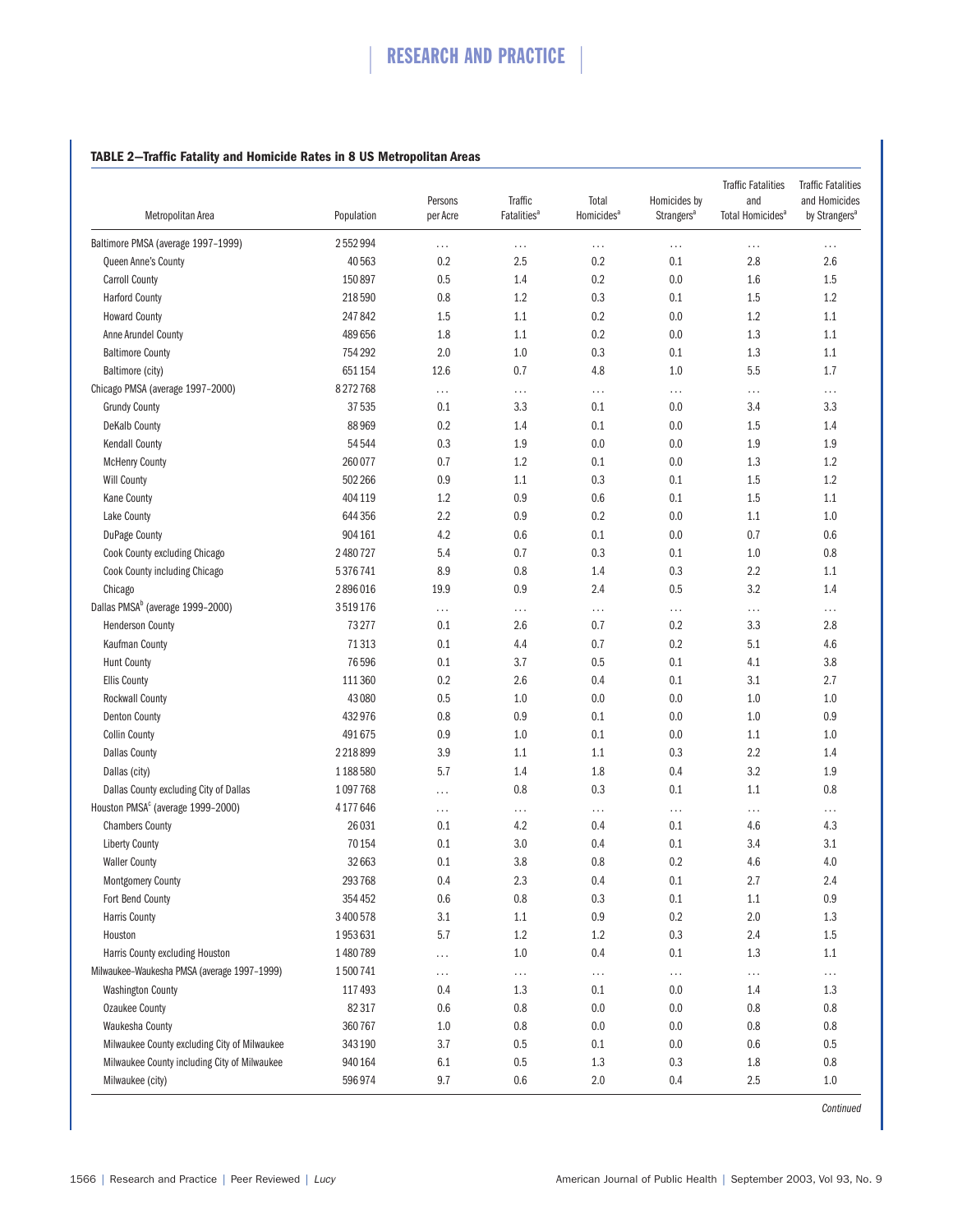# RESEARCH AND PRACTICE

#### **TABLE 2—***Continued*

| Minneapolis-St Paul MSA (average 1997-2000 <sup>d</sup> ) | 2968806 | $\cdots$ | $\cdots$ | .   | .   | .   | $\cdots$ |
|-----------------------------------------------------------|---------|----------|----------|-----|-----|-----|----------|
| <b>Pierce County</b>                                      | 36804   | 0.1      | 1.6      | 0.1 | 0.0 | 1.7 | 1.6      |
| Isanti County                                             | 31 287  | 0.1      | 1.8      | 0.1 | 0.0 | 1.8 | 1.8      |
| St. Croix County                                          | 63155   | 0.1      | 2.5      | 0.0 | 0.0 | 2.5 | 2.5      |
| Chisago County                                            | 41 101  | 0.2      | 2.1      | 0.2 | 0.0 | 2.4 | 2.2      |
| <b>Wright County</b>                                      | 89986   | 0.2      | 1.7      | 0.1 | 0.0 | 1.8 | 1.7      |
| <b>Sherburne County</b>                                   | 64417   | 0.2      | 1.5      | 0.0 | 0.0 | 1.6 | 1.5      |
| <b>Carver County</b>                                      | 70 205  | 0.3      | 1.6      | 0.1 | 0.0 | 1.7 | 1.6      |
| <b>Scott County</b>                                       | 89 4 98 | 0.4      | 1.8      | 0.1 | 0.0 | 1.9 | 1.9      |
| <b>Washington County</b>                                  | 201 130 | 0.8      | 0.6      | 0.0 | 0.0 | 0.7 | 0.6      |
| Dakota County                                             | 355904  | 1.0      | 0.8      | 0.1 | 0.0 | 0.8 | $0.8\,$  |
| Anoka County                                              | 298084  | 1.1      | 0.8      | 0.2 | 0.0 | 1.0 | 0.8      |
| Hennepin County excluding Minneapolis                     | 733582  | 2.3      | 0.5      | 0.1 | 0.0 | 0.6 | 0.5      |
| Hennepin County including Minneapolis                     | 1116200 | 3.1      | 0.5      | 0.5 | 0.1 | 1.0 | 0.6      |
| Ramsey County excluding St Paul                           | 223884  | 3.4      | 0.6      | 0.1 | 0.0 | 0.7 | 0.6      |
| Ramsey County including St Paul                           | 511035  | 5.1      | 0.6      | 0.5 | 0.1 | 1.0 | 0.7      |
| St Paul                                                   | 287 151 | 8.5      | 0.6      | 0.7 | 0.1 | 1.3 | 0.7      |
| Minneapolis                                               | 382618  | 10.9     | 0.5      | 1.4 | 0.3 | 1.9 | $0.8\,$  |
| Philadelphia PMSA (average 1997-1999)                     | 5100931 | $\cdots$ | $\cdots$ | .   | .   | .   | $\cdots$ |
| Salem County                                              | 64 28 5 | 0.3      | 2.7      | 0.4 | 0.1 | 3.1 | 2.8      |
| <b>Burlington County</b>                                  | 423394  | 0.8      | 1.2      | 0.2 | 0.0 | 1.4 | 1.2      |
| <b>Chester County</b>                                     | 433501  | 0.9      | $1.2\,$  | 0.2 | 0.0 | 1.4 | 1.2      |
| <b>Gloucester County</b>                                  | 254673  | 1.2      | 1.5      | 0.2 | 0.0 | 1.6 | $1.5\,$  |
| <b>Bucks County</b>                                       | 597635  | 1.5      | 1.1      | 0.1 | 0.0 | 1.2 | 1.1      |
| <b>Montgomery County</b>                                  | 750097  | 2.4      | 0.8      | 0.2 | 0.0 | 1.0 | 0.8      |
| <b>Camden County</b>                                      | 508932  | 3.6      | 0.9      | 0.8 | 0.2 | 1.7 | 1.1      |
| <b>Delaware County</b>                                    | 550864  | 4.7      | 0.7      | 0.4 | 0.1 | 1.0 | 0.8      |
| Philadelphia City/County                                  | 1517550 | 17.6     | 0.8      | 2.3 | 0.5 | 3.1 | 1.3      |
| Pittsburgh MSA (average 1997-1999)                        | 2358695 | $\cdots$ | $\cdots$ | .   | .   | .   | $\cdots$ |
| <b>Fayette County</b>                                     | 148644  | 0.3      | 2.0      | 0.3 | 0.1 | 2.2 | 2.0      |
| <b>Butler County</b>                                      | 174083  | 0.3      | 1.4      | 0.2 | 0.0 | 1.5 | 1.4      |
| <b>Washington County</b>                                  | 202897  | 0.4      | 1.2      | 0.2 | 0.0 | 1.4 | 1.3      |
| <b>Westmoreland County</b>                                | 369 993 | 0.6      | 1.2      | 0.2 | 0.0 | 1.4 | 1.2      |
| <b>Beaver County</b>                                      | 181412  | 0.7      | 1.0      | 0.3 | 0.1 | 1.2 | $1.0\,$  |
| Allegheny County excluding Pittsburgh                     | 947103  | 2.2      | 0.6      | 0.2 | 0.0 | 0.8 | 0.6      |
| Allegheny County including Pittsburgh                     | 1281666 | 2.7      | 0.6      | 0.5 | 0.1 | 1.1 | 0.7      |
| Pittsburgh                                                | 334563  | 10.0     | 0.7      | 1.3 | 0.3 | 2.1 | 1.0      |
|                                                           |         |          |          |     |     |     |          |

*Note.* PMSA = primary metropolitan statistical area; MSA = metropolitan statistical area.

<sup>a</sup>Per 10 000 population.

<sup>b</sup>Although small portions of the city of Dallas lie within Collin, Denton, and Rockwall Counties, all homicides and traffic fatalities within the city of Dallas were attributed to the much larger portion of the city within Dallas County.

<sup>c</sup>Although small parts of Houston lie within Fort Bend and Montgomery Counties, homicides and traffic fatalities within the City of Houston were attributed to that part of the city within Harris County.<br><sup>4</sup>Data were unava <sup>d</sup>Data were unavailable for some counties for 2000; average reflects 1997-1999 totals.

than did the central city. In the Chicago metropolitan area, for example, the combined death rate from traffic fatalities and homicides by strangers was higher (1997–2000) in DeKalb, Grundy, and Kendall counties than in the city of Chicago and was similar to rates in McHenry and Will counties. In the

Dallas area, the traffic and stranger homicide death rate was higher (1999–2000) in Ellis, Henderson, Hunt, and Kaufman counties than in the city of Dallas. In the Houston area, the combined death rate was higher (1999–2000) in Chambers, Liberty, Montgomery, and Waller counties than in the city

of Houston. In the Minneapolis–St. Paul metropolitan area, the combined rate was higher (1997–2000) in the counties of Carver, Chisago, Isanti, Pierce, Scott, Sherburne, St. Croix, and Wright than in the central cities. In the Pittsburgh metropolitan area, the combined rate was higher (1997–1999) in the counties

Source. Adapted from Lucy and Rabalais.<sup>16</sup>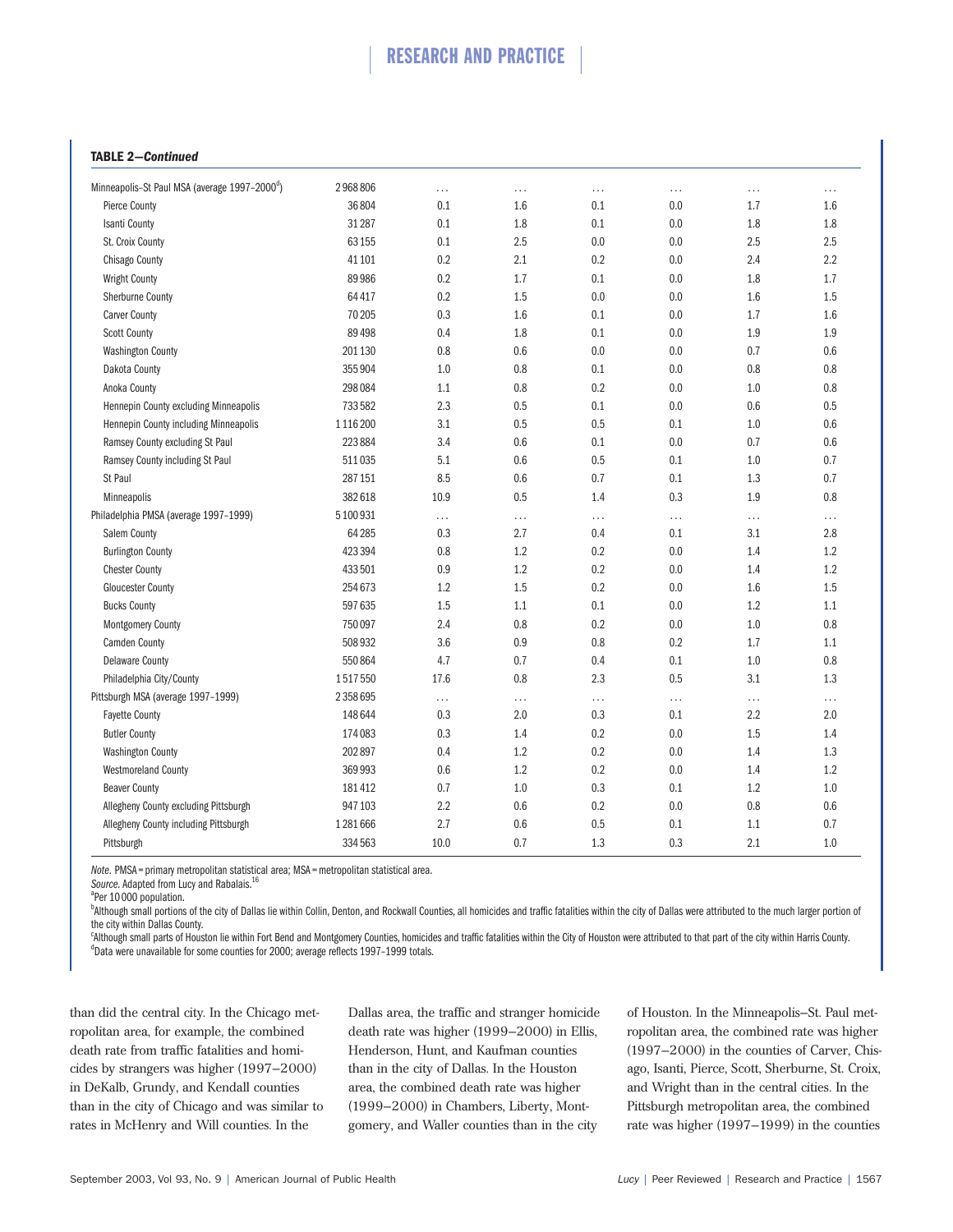of Beaver, Butler, Fayette, Washington, and Westmoreland than in the central city.<sup>17</sup>

## **DISCUSSION**

The exurbs are the most dangerous parts of metropolitan areas, because more cars move fast on 2-lane roads, where dangers of driver impairment, mistakes, and inattention compound the dangers. In 2000, for example, 28544 out of 37409 fatal crashes occurred on 2-lane roads, and 24021 were on roads that were not divided.<sup>1(p53)</sup>

Risk of fatal accidents generally is associated with speed. Only 10.3% of fatal accidents occurring in 2000 were in speed zones of 30 miles per hour or less, compared with 52.7% of fatalities occurring in speed zones of 55 miles per hour or more.<sup>1(p51)</sup> Multiple factors contributing to fatal accidents are recorded by the NHTSA. More than half of those factors are related to speed, either excessive speed for the road conditions or mistakes in driving that were more likely owing to high speed.<sup>1(p100)</sup> Research has confirmed that people who drive farther, such as longdistance commuters, also drive faster.<sup>18</sup>

A large proportion of traffic fatalities occur in rural areas. In 2000, 21521 fatal crashes were in rural areas, 14667 were in urban areas, and 1221 were in unassigned locations.<sup>1(p52)</sup> In 2000, the highest statewide traffic fatality rates were in low-density Southern and Western states—Mississippi, Montana, Louisiana, South Carolina, and Arkansas. And the lowest rates were in what are for the most part highly urbanized Northeastern states— Massachusetts, Rhode Island, New Hampshire, New York, Connecticut, and New Jersey.1(p178) Their death rates were 2 to 3 times lower than rates in the low-density states with high traffic fatality rates. A study of effects of low-density suburban sprawl in 83 metropolitan areas found that traffic fatality rates were 50% higher in the 10 most sprawling than in the 10 least sprawling metropolitan areas—a rate of 36 fatalities, compared with 23, per  $100000$  residents.<sup>19</sup>

Obstacles to emergency care also make exurban and rural areas more dangerous. According to NHTSA data, of 9274 fatal crashes for which emergency vehicle trip duration was identified, deaths occurred in only 747 instances in which the victim arrived at the hospital within 20 minutes or less of the time of the crash.<sup>1(p48)</sup> However, the median emergency vehicle travel time to hospitals in fatal rural crashes was nearly 50 minutes.<sup>1(p48)</sup> In 2000, the time from crash to hospital arrival was more than 40 minutes in 68.7% of fatal rural crashes, whereas the time from crash to hospital arrival exceeded 40 minutes in 29.7% of fatal urban crashes.<sup>1(p48)</sup>

The method of analysis used here may understate dangers in exurban counties. Traffic fatalities are recorded for the county or city where the accident occurred, not where the victim lived. Commuting and other travel is greater from outer counties to inner counties and central cities than the reverse. Therefore, it is more likely that victims in inner suburbs and central cities are residents of outer counties than that victims in outer counties are residents of central cities and inner counties. Daily travel patterns would increase the recorded traffic fatality rate in inner suburbs and central cities.

One puzzling question about traffic fatalities is why the totals remained around 40000 per year during the  $1990s$ ,  $^{1(p15)}$ when air bags became standard equipment on automobiles, driving-under-the-influence laws were strengthened across the nation, and seat belt use reached high levels. The fatality rate dropped substantially with respect to population from 1973 (25.5 fatalities per 100000 population) through 1992 (15.4 per 100000 population). It increased to 15.9 per 100000 in 1995 and 1996 and then decreased to 15.2 per 100 000 by  $2000.^{1(p15)}$ 

Seat belt use by drivers in fatal crashes increased rapidly, from 6% in 1984 to 40% in 1991, then slowly to 55.5% in 2000.<sup>1(p39)</sup> Seat belt use by passengers in fatal crashes also continued to increase, from 24% in 1991 to 36% in 2000.<sup>1(p40)</sup> Seat belt use by occupants who were injured was 81% in 2000, up from  $64\%$  in 1991.<sup>1(p40)</sup> These differences in seat belt use between occupants in fatal and injury accidents are consistent with the goal of recommending or requiring seat belt use to prevent death and reduce injuries. At the same time, the fact that seat belts were used by 55.5% of drivers who died in motor vehicle accidents  $^{\rm 1(p39)}$  clearly

indicates that restraints are not sufficient protection. One possible explanation for the stable, rather than decreasing, fatality rate despite greater use of seat belts is that an increase in exurban population has put more drivers in harm's way and increased the number of drivers who are driving fast as a response to traffic delays and are stressed from spending too much time in motor vehicles.

Sprawl settlement patterns result in housing construction in dangerous exurban settings. This outcome is curious, because safety is widely believed to be a prominent determinant of residential location decisions. In a 1999 survey by the National Association of Home Builders,<sup>20</sup> neighborhood crime rate was by far the most frequently cited neighborhood influence on residential location decisions—more than 80% of respondents rated it as very important. By contrast, only 5% to 33% of respondents cited neighborhood factors, such as public transportation, highway access, and shopping locations, as important influences on residential location decisions. In the 25- to 44-year age group, more than 50% of respondents said that the school district was very important.

Crime was the lead indicator of danger to respondents in the 1999 survey. $20$  But homicides are not nearly so great a danger as traffic fatalities. Injuries from motor vehicle crashes and aggravated assaults are additional evidence for comparing the relative risks of crime and traffic. In 2000, there were 3189 000 traffic injuries stemming from 2070000 injury crashes,  $1(p2)$  compared with 910774 aggravated assaults,  $^{2(p34)}$  a more than 3-to-1 ratio. It is reasonable to assume that locations of serious traffic injuries are closely associated with locations of traffic fatalities.

Three factors may account for the limited focus on traffic fatalities as a source of danger factored into residential location decisions. First, elements of traffic dangers—fatalities, injuries, accidents, and costs—are not publicized consistently for cities and counties. Whereas the Federal Bureau of Investigation's annual *Uniform Crime Reports* produce wide publicity about violent crime rates for hundreds of local government jurisdictions, no comparable report is publicized for traffic fatalities. Second, awareness by residents of traffic dangers in outlying areas does not mean that residents